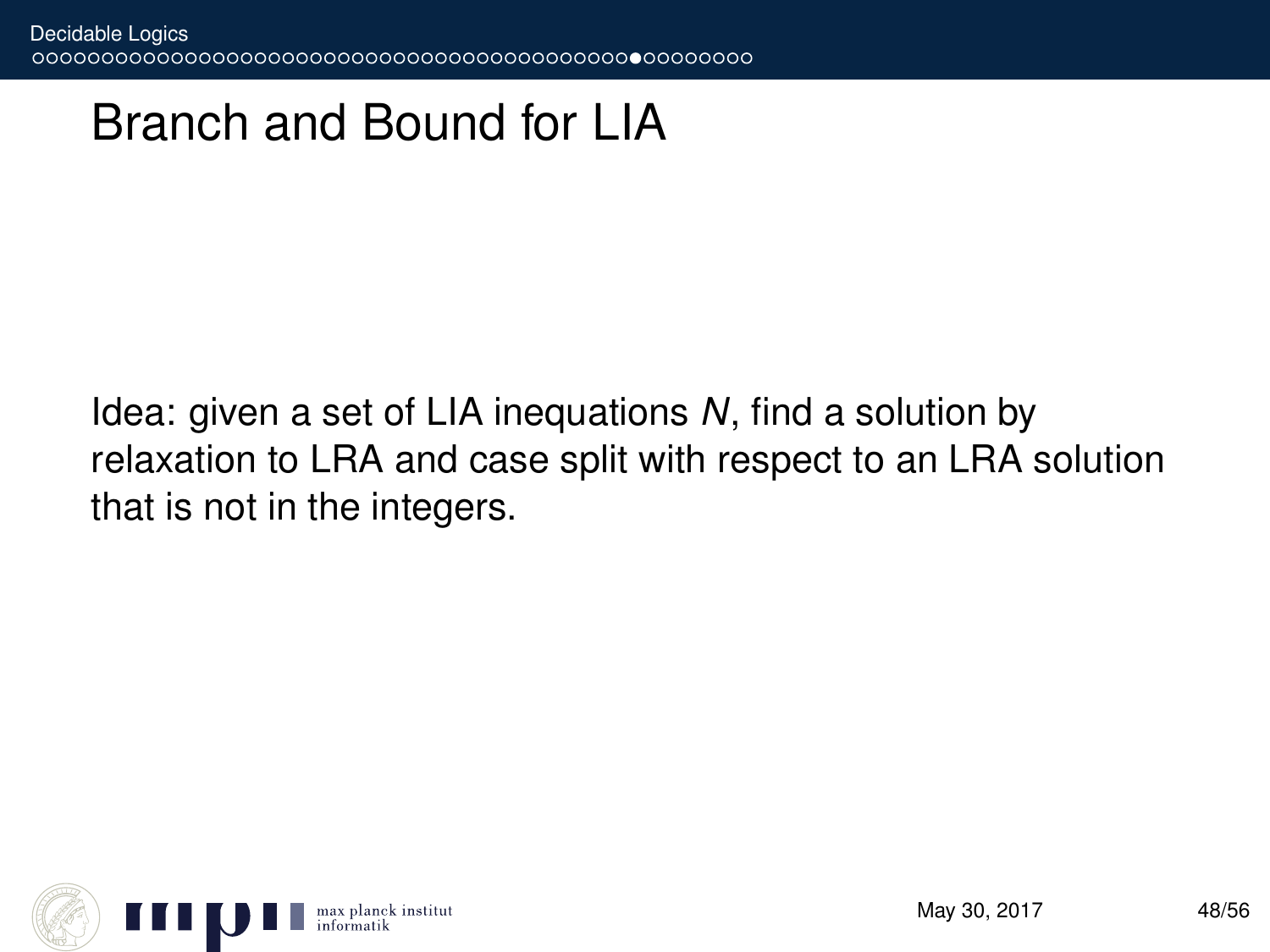## 6.2.10 Lemma (LIA Satisfiability is NP-Complete)

Let *N* be a conjunction of linear arithmetic constraints then LIA  $\models ∃*x*<sub>1</sub>, ..., *x*<sub>n</sub>.*N*$  is NP-complete.

#### Proof.

NP-Membership: If *N* contains *n* variables and *a* is the absulte value of the largest coefficients, then all variables can be bound  $\int_0^{\infty} t^{n-1} \, d^{n-1} \leq \beta(x_i) \leq n(|N|a)^{2|N|+1}.$ 

NP-Hardness: By coding 3-SAT.

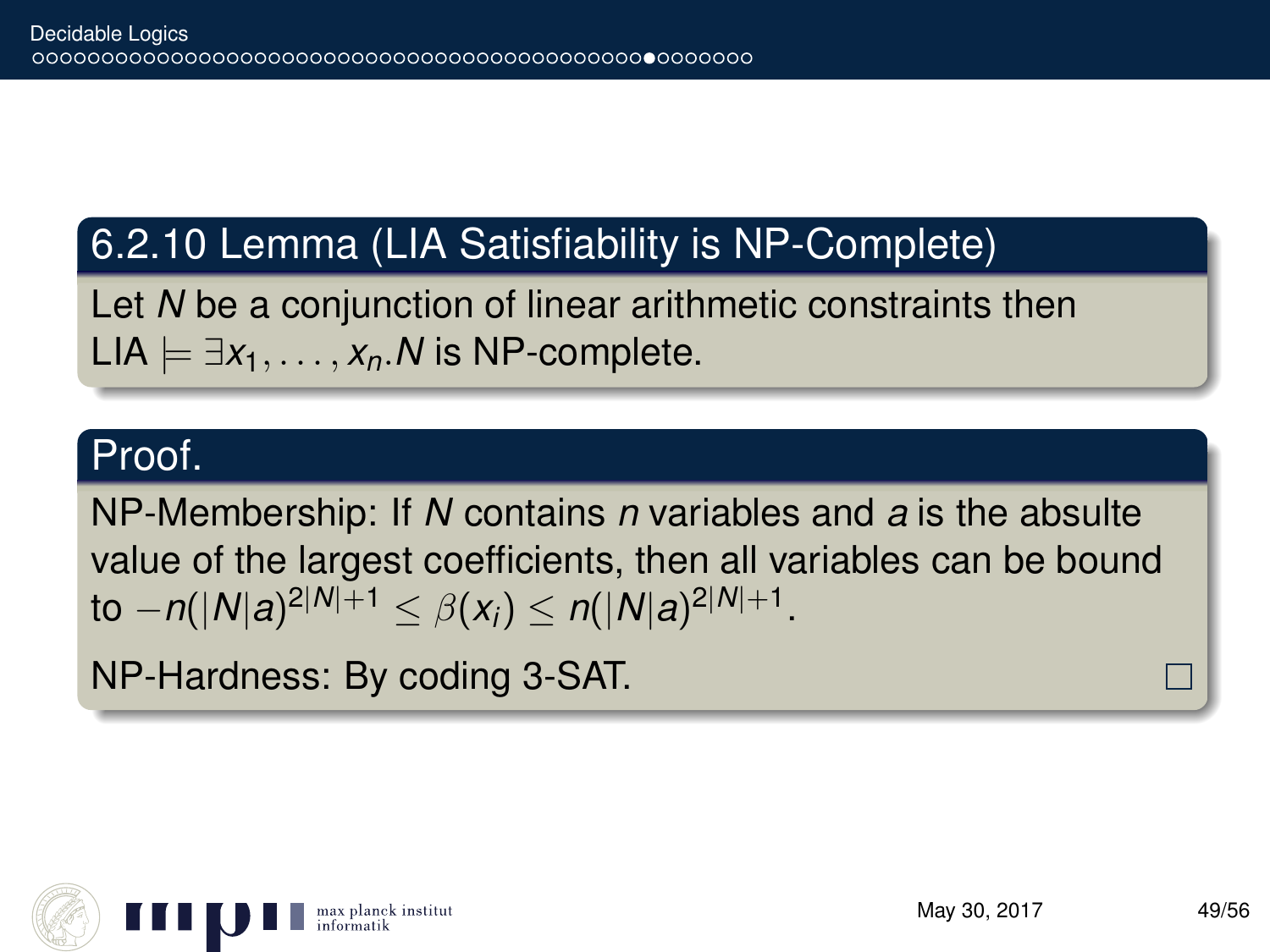The simple LIA branch and bound calculus is very similar to DPLL, Section 2.8. A LIABB problem state is a pair (*M*; *N*) where *M* a sequence of partly annotated simple bounds  $x_i < d$ ,  $d \in \mathbb{Z}$ , and *N* is a set of inequations, vars( $N$ ) = { $x_1, \ldots, x_n$ }. Let *a* be the maximal absolute value of a coefficient in N,  $c = n(|N|a)^{2|N|+1}$ , then the following LIABB states can be distinguished:

- $(B; N)$  is the start state for *N*, where  $B = -c$  <  $x_1, x_1 \leq c, \ldots, -c \leq x_n, x_n \leq c.$
- $(M; N)$  is a final state, if there is a unique  $\beta$ , LIA( $\beta$ )  $\models$ *M* ∧ *N*
- $(M; N)$  is a final state, if there is no  $\beta$ , LIA( $\beta$ )  $\models N$

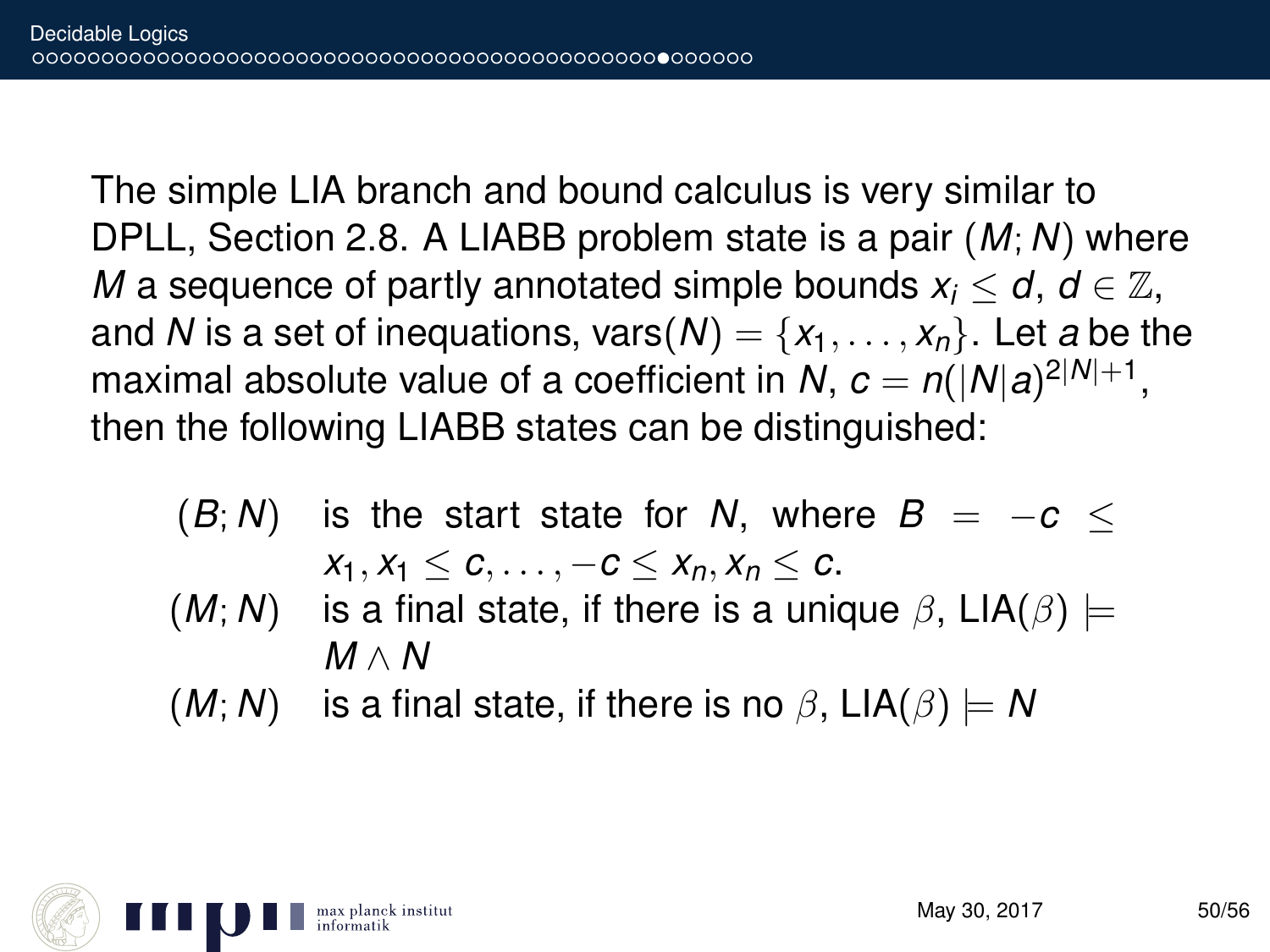Given a state  $(M, N)$ , a simple bound  $x \circ d$ ,  $d \in \mathbb{Z}$ , is called *undefined* in *M*, if there exists a valuation  $\beta$ , LIA( $\beta$ )  $\models$  *M* and  $LIA(\beta) \not\models x \circ d$ . The rules Propagate, Decide, and Backtrack constitute the LIABB calculus.

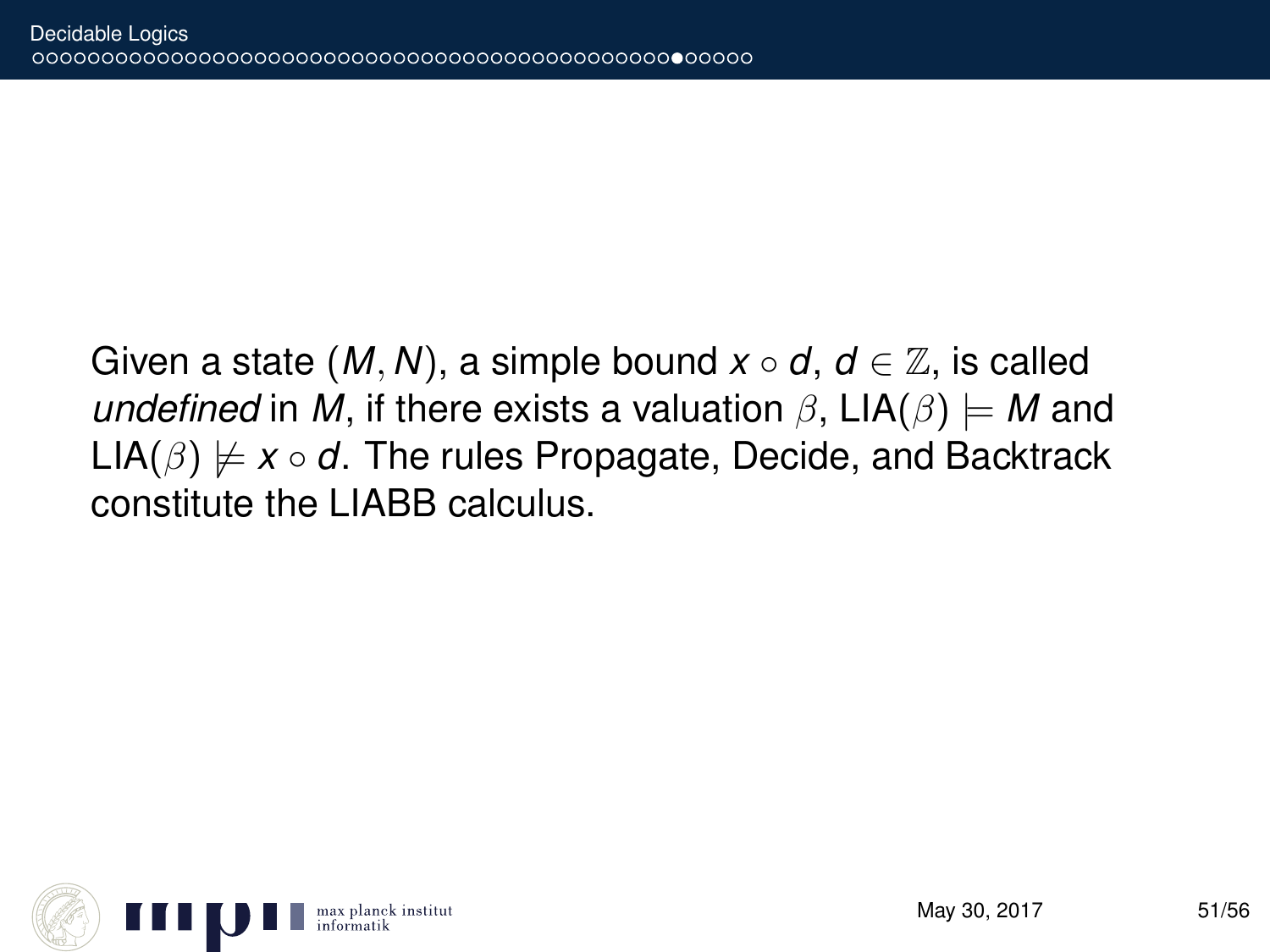**Propagate**  $(M; N) \Rightarrow$ LIABB  $(M, x \circ d; N)$ provided there is a valuation  $\beta$ , LRA( $\beta$ )  $\models M \wedge N$ , LIA  $\models \forall x_1, \ldots, x_n$ .[ $(M \wedge N) \rightarrow X \circ d$ ],  $d \in \mathbb{Z}$ , and  $X \circ d$  is undefined in *M*

 $\mathsf{Decide}$   $(M; N) \Rightarrow_{\mathsf{LIABB}} (M, x \circ e^d; N)$ provided  $x \circ e$  is undefined in *M*, LRA( $\beta$ )  $\models M \wedge N$ ,  $\beta(x) = d$  and either ( $\circ = \le$  and  $e = |d|$ ) or ( $\circ = \ge$  and  $e = [d]$ )

**Backtrack**  $(M_1, X \circ_1 e_1^d, M_2; N) \Rightarrow$ LIABB  $(M_1, X \circ_2 e_2; N)$ provided there is no valuation  $\beta$ ,  $\mathsf{LRA}(\beta)\models (\mathsf{M}_1\wedge \mathsf{x}\circ_1\mathsf{e}_1\wedge \mathsf{M}_2\wedge \mathsf{N})$  and there is no  $\mathsf{y}\circ'\mathsf{e}'^{\mathsf{d}'}$  in  $\mathsf{M}_2$ and if  $\circ_1 = \le$ , then  $\circ_2 = \ge$  and  $e_2 = \lceil d \rceil$ ; if  $\circ_1 = \ge$ , then  $\circ_2 = \le$  and  $e_2 = |d|$